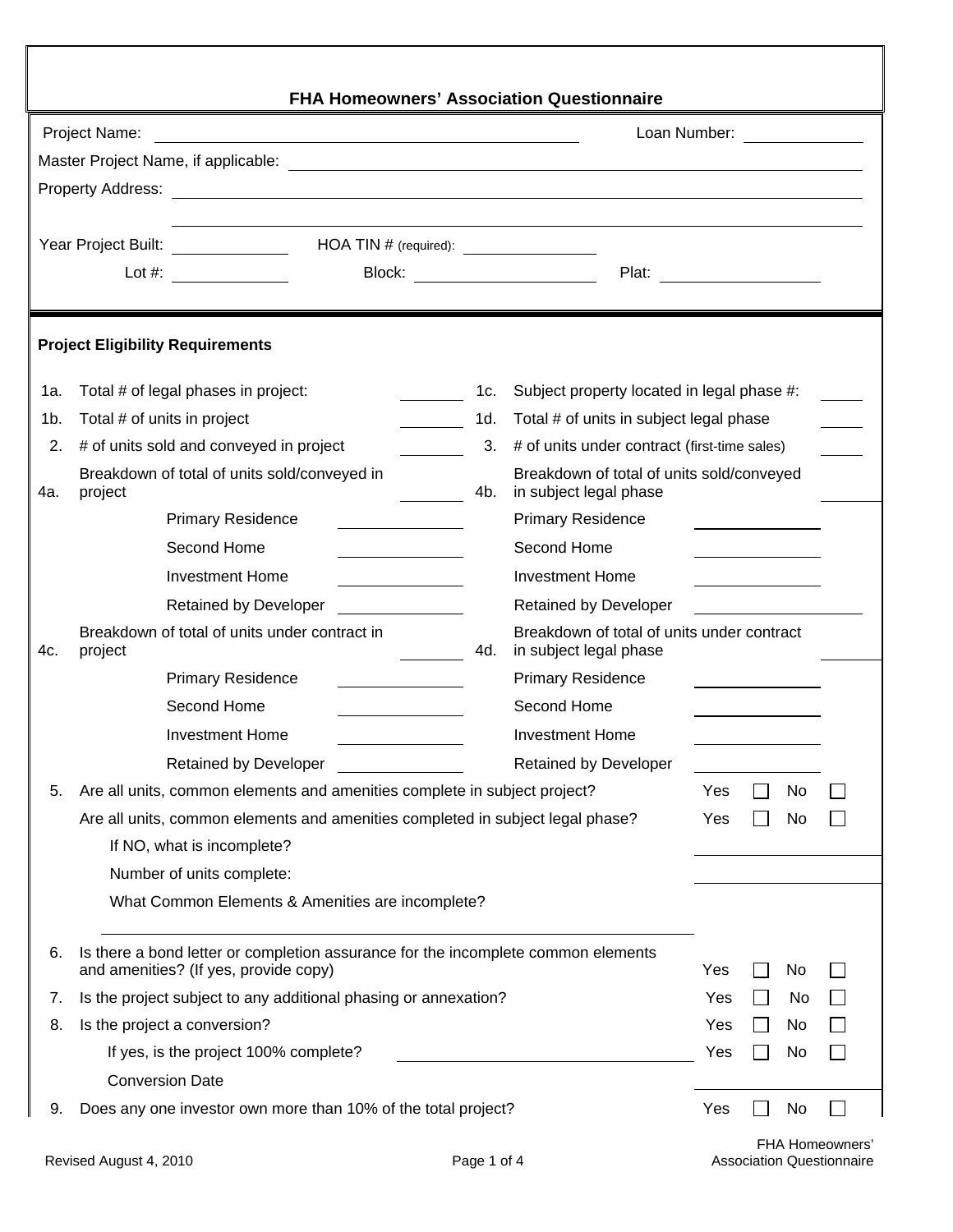|     | <b>FHA Homeowners' Association Questionnaire</b>                                                                                                             |     |     |   |
|-----|--------------------------------------------------------------------------------------------------------------------------------------------------------------|-----|-----|---|
| 10. | Do the legal documents of the Homeowners' Association contain language that protects<br>the first mortgagee rights?                                          | Yes | No  |   |
| 11. | Has the Homeowners' Association been turned over to the unit owners?                                                                                         | Yes | No  |   |
|     | If YES, provide date control of Homeowners' Association turned over to unit owners                                                                           |     |     |   |
| 12. | Is any part of the project used for commercial purposes?<br>Yes<br>No.                                                                                       |     |     |   |
|     | If YES, what percentage of square footage is used for commercial purposes                                                                                    |     |     |   |
|     | If YES, what is commercial spaced used for?                                                                                                                  |     |     |   |
| 13. | Provide the amount currently held in reserves for future repair and/or replacement of<br>major components of the project                                     | \$  |     |   |
| 14. | Are there any monthly assessments delinquent more than 30 days?                                                                                              | Yes | No  |   |
|     | Provide the number of units that are delinquent and the dollar amount outstanding:                                                                           | \$  |     | # |
| 15. | Is title held as a Leasehold Estate?                                                                                                                         | Yes | No  |   |
|     | If YES, the loan is not eligible                                                                                                                             |     |     |   |
| 16. | Is there any pending litigation involving the Homeowners' Association or developer?                                                                          | Yes | No  |   |
|     | If YES, provide details and documentation of the circumstances surrounding the litigation.                                                                   |     |     |   |
| 17. | Are there any special assessments pending?<br>If YES, describe special assessment, the amount, duration and payout                                           | Yes | No  |   |
| 18. | Is project a Condo Hotel/Motel?                                                                                                                              | Yes | No  |   |
| 19  | Is proiect an investment security, common interest apartment or does the project have<br>any non-incidental business operation owned or operated by the HOA? | Yes | Νo  |   |
| 20. | Is project part of a Master Association?                                                                                                                     | Yes | No  |   |
|     | If YES, provide all required condominium documents for the Master Association per<br>the Submission Checklist                                                |     |     |   |
| 21. | Do all units contain full sized kitchen appliances?                                                                                                          | Yes | No  |   |
| 22. | Does project have hotel-type services?                                                                                                                       | Yes | No  |   |
| 23. | If YES, provide types of services                                                                                                                            |     |     |   |
| 24. | Are short-term rentals permitted?                                                                                                                            | Yes | No  |   |
| 25. | Is project a timeshare or a segmented ownership?                                                                                                             | Yes | No  |   |
| 26. | Is project a houseboat project?                                                                                                                              | Yes | No. |   |
| 27. | Is project manufactured housing project?                                                                                                                     | Yes | No  |   |

ī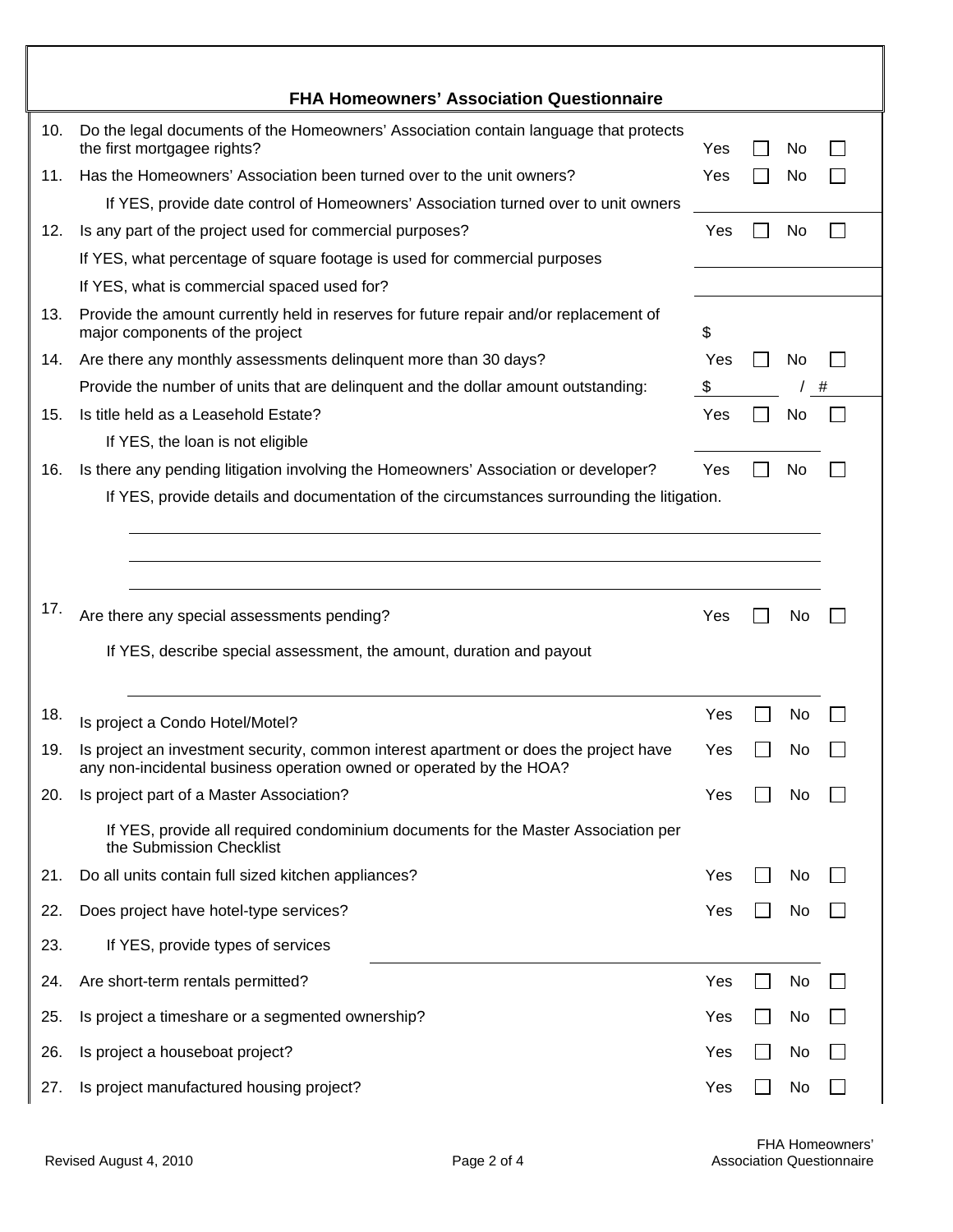| <b>FHA Homeowners' Association Questionnaire</b>                                                                                                                                                                                                                                                                                                                                                                                                                                                                                                                                                                                          |                                                                                                                                                                                                                                                                                                                                                                                      |                         |  |  |    |  |  |
|-------------------------------------------------------------------------------------------------------------------------------------------------------------------------------------------------------------------------------------------------------------------------------------------------------------------------------------------------------------------------------------------------------------------------------------------------------------------------------------------------------------------------------------------------------------------------------------------------------------------------------------------|--------------------------------------------------------------------------------------------------------------------------------------------------------------------------------------------------------------------------------------------------------------------------------------------------------------------------------------------------------------------------------------|-------------------------|--|--|----|--|--|
| 28.                                                                                                                                                                                                                                                                                                                                                                                                                                                                                                                                                                                                                                       | Is project a multi-dwelling unit condominium (including lockout units in project) in which<br>Yes<br>No<br>ownership of multiple units is evidenced by a single deed or mortgage?                                                                                                                                                                                                    |                         |  |  |    |  |  |
| 29.                                                                                                                                                                                                                                                                                                                                                                                                                                                                                                                                                                                                                                       | Is year-round occupancy permitted?                                                                                                                                                                                                                                                                                                                                                   |                         |  |  | No |  |  |
| 30.                                                                                                                                                                                                                                                                                                                                                                                                                                                                                                                                                                                                                                       | Is there a mandatory rental clause?                                                                                                                                                                                                                                                                                                                                                  |                         |  |  | No |  |  |
|                                                                                                                                                                                                                                                                                                                                                                                                                                                                                                                                                                                                                                           |                                                                                                                                                                                                                                                                                                                                                                                      |                         |  |  |    |  |  |
|                                                                                                                                                                                                                                                                                                                                                                                                                                                                                                                                                                                                                                           | <b>Project Insurance Requirements</b>                                                                                                                                                                                                                                                                                                                                                |                         |  |  |    |  |  |
| 31.                                                                                                                                                                                                                                                                                                                                                                                                                                                                                                                                                                                                                                       | Is hazard insurance in place to cover 100% of the insurable replacement cost of the<br>Yes<br>No<br>project improvements, including the individual units?                                                                                                                                                                                                                            |                         |  |  |    |  |  |
| 32.                                                                                                                                                                                                                                                                                                                                                                                                                                                                                                                                                                                                                                       | Is liability insurance in place providing at least \$1MM of coverage for bodily injury and<br>Yes<br>No<br>property damage per occurrence?                                                                                                                                                                                                                                           |                         |  |  |    |  |  |
| 33.                                                                                                                                                                                                                                                                                                                                                                                                                                                                                                                                                                                                                                       | Is flood insurance (if required) in place providing coverage at least equal to the lesser of<br>Yes<br>No<br>100% of the insurable value of the facilities or the standard coverage available under<br>NFIP (\$250,000 per unit), whichever is less? (Maximum deductible is the lesser of<br>\$5,000.00 or 1% of policy's face amount unless state law requires a higher deductible) |                         |  |  |    |  |  |
| 34.                                                                                                                                                                                                                                                                                                                                                                                                                                                                                                                                                                                                                                       | Is fidelity insurance in place covering the maximum amount of funds that will be in the<br>Yes<br>No<br>custody of the owners association or Management Company at any time? The<br>coverage must be no less than a sum equal to three months aggregate assessments on<br>all units plus reserve funds. (Required if project is 20 units or more)                                    |                         |  |  |    |  |  |
| <b>Insurance Information</b>                                                                                                                                                                                                                                                                                                                                                                                                                                                                                                                                                                                                              |                                                                                                                                                                                                                                                                                                                                                                                      |                         |  |  |    |  |  |
| Name and Address of Insurance Company                                                                                                                                                                                                                                                                                                                                                                                                                                                                                                                                                                                                     |                                                                                                                                                                                                                                                                                                                                                                                      | Name of Agent           |  |  |    |  |  |
|                                                                                                                                                                                                                                                                                                                                                                                                                                                                                                                                                                                                                                           |                                                                                                                                                                                                                                                                                                                                                                                      | <b>Telephone Number</b> |  |  |    |  |  |
|                                                                                                                                                                                                                                                                                                                                                                                                                                                                                                                                                                                                                                           |                                                                                                                                                                                                                                                                                                                                                                                      |                         |  |  |    |  |  |
| <b>Documentation Requirements</b>                                                                                                                                                                                                                                                                                                                                                                                                                                                                                                                                                                                                         |                                                                                                                                                                                                                                                                                                                                                                                      |                         |  |  |    |  |  |
| Please enclose the following documentation with the completed project questionnaire<br>• Master Insurance Declaration Page showing current hazard, liability, and fidelity insurance coverage, if applicable<br>Evidence of Fidelity Insurance for projects over 20 units<br><b>Current Operating Budget</b><br>Recorded legal documents including Master Deed/Declarations/Covenants, Conditions and Restriction/all<br>٠<br>amendments, if applicable, Articles of Incorporation, and By-laws, and any amendments<br>Recorded Site Plan, Recorded Plat Map, FEMA Flood Map, Management Contract, Pending Special Assessment<br>Analysis |                                                                                                                                                                                                                                                                                                                                                                                      |                         |  |  |    |  |  |

٦